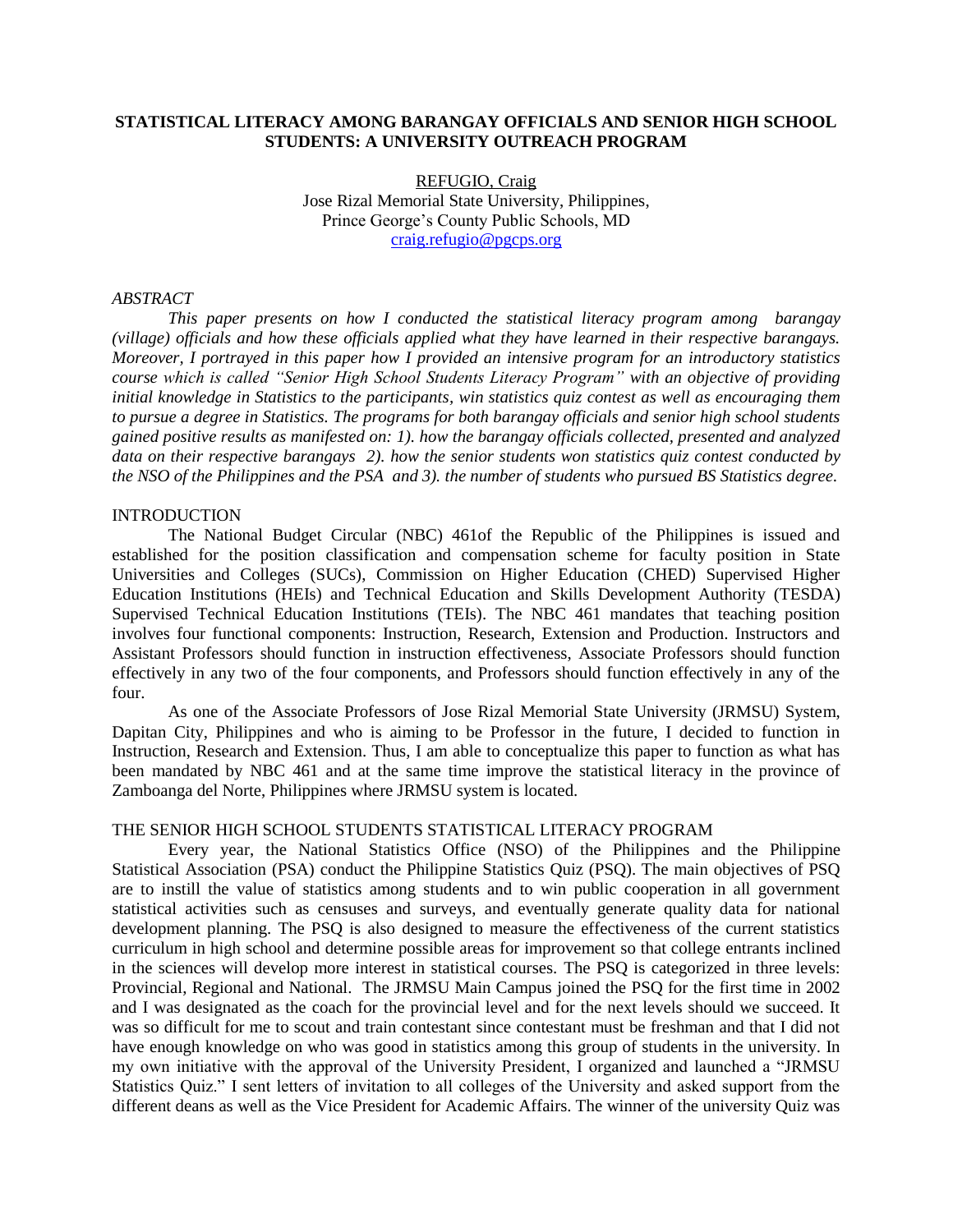our first contestant in the Provincial level of the PSQ. I got a hard time in coaching because of time constraints and some learning barriers of the contestant. Despite such reasons we won the provincial level but did not make it in the regional level. Our failure in the regional level made me think on what should be done in the next school years to win in the PSQ and I finally conceptualized this program "Senior High School Students Statistical Literacy Program" with the objective of providing an intensive knowledge in introductory statistics course as well as scouting who will be the probable contestant for the PSQ. Moreover, it is viewed that the program might encourage senior high school students to pursue a degree in Statistics.

On the other angle of the program, it would benefit me as an associate professor of the university who is functioning in the areas of instruction, research and extension activities as mandated in NBC 461.I proposed the program to the University President, the Vice President for Academic Affairs as well as to the Director for Extension Services and I was given the approval to conduct the program. Program guidelines, implementation procedures, funding sources were intensively identified and established. Since this is an intensive program, some benefits were offered to the participants especially the deserving ones, and that funding is limited, a qualifying test was administered to determine the final participants of the program. Only those who would like to study in JRMSU were qualified to take the test. A total of 30 senior high school students passed the test and these 30 seniors signed a contract of agreement that they should definitely enroll in JRMSU for school year 2003-2004 and that they should successfully complete the program from January 2003 to April 2003. It is also indicated in the contract that whoever obtains the highest grade in the program would be the contestant for PSQ 2003 and that he/she should be willing to be trained further during the first semester of school year 2003-2004 in order to be well prepared for the contest.

The program covered descriptive and inferential statistics with emphasis on the use of available technologies like Microsoft Excel Data Analysis Toolpak, Calculators and Statistical Package for the Social Sciences (SPSS).The following were covered in the program:

I. Organizing Data

A. Exploring Data

1. Displaying Distributions with Graphs

- a. Bar Graphs
- b. Pie Charts
- c. Dot plots and Stem plots
- d. Histograms
- 2. Describing Distributions with Numbers
	- a. Mean v. Median
	- b. Quartiles
	- c. Boxplots and the Five-Number Summary
	- d. Standard Deviation
	- e. Linear Transformations
- B. The Normal Distributions
	- 1. Density Curves and the Normal Distributions
		- a. Mean and Median
	- 2. Standard Normal Calculations
		- a. Standardizing and Z-Scores
		- b. Using Tables
		- c. Normal Proportions
- C. Examining Relationships
	- 1. Scatterplots
		- a. Analysis of Positive and Negative Association
	- 2. Correlation
	- 3. Least-Squares Regression
		- a. Least-Squares Regression Line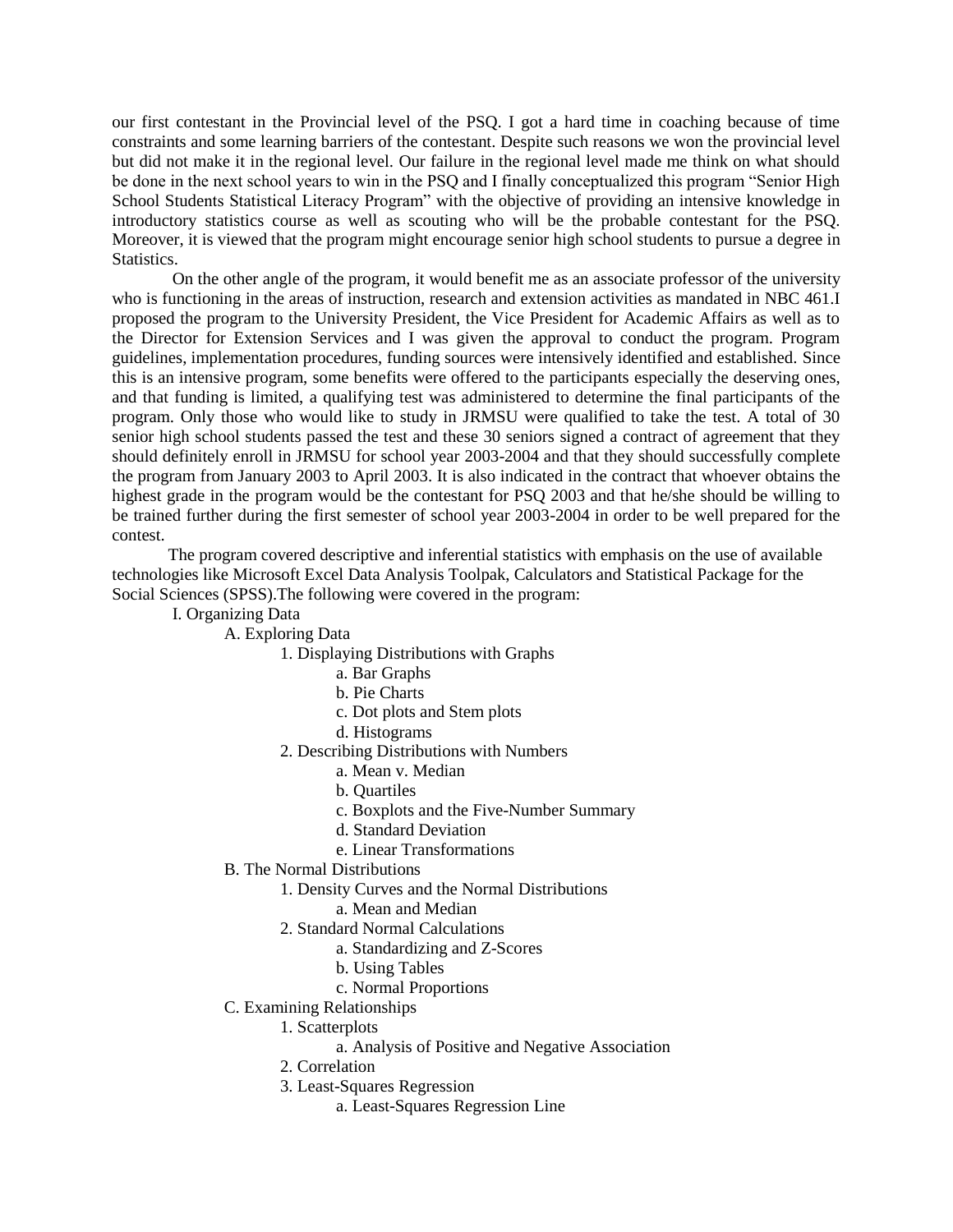b. Residuals and Influential Points

D. More on Two-Variable Data

1. Transforming Relationships

- a. Monotonic Functions
- b. Linear v. Exponential Growth
- 2. Cautions about Correlation and Regression
- 3. Relations in Categorical Data
- II. Producing Data: Samples, Experiments, and Simulations

Producing Data

1. Designing Samples

a. Bias

- b. Sampling Methods
- 2. Designing Experiments
	- a. Randomization
		- b. Statistical Significance
- 3. Simulating Experiments

III. Probability: Foundations of Inference

- A. Probability: The Study of Randomness
	- 1. The Idea of Probability
	- 2. Probability Models
		- a. Multiplication Principle
	- 3. General Probability Rules
		- a. Addition Rule
		- b. Conditional Probability
	- B. Random Variables
		- 1. Discrete and Continuous Random Variables
		- 2. Means and Variance of Random Variables
			- a. Law of Large Numbers
	- C. The Binomial and Geometric Distributions
		- 1. The Binomial Distributions
			- a. Binomial Probabilities
				- b. Mean and Standard Deviation
				- c. Normal Approximation
		- 2. The Geometric Distributions
			- a. Geometric Probabilities
			- b. Expected Value
	- D. Sampling Distributions
		- 1. Sampling Distributions
			- a. Bias v. Variability
		- 2. Sample Proportions
		- 3. Sample Means
			- a. Central Limit Theorem
- IV. Inference
	- A. Introduction to Inference
		- 1. Estimating with Confidence
			- a. Confidence Intervals
		- 2. Tests of Significance
			- a. Null Hypothesis
				- b. P-Values
		- 3. Making Sense of Statistical Significance
		- 4. Inference as a Decision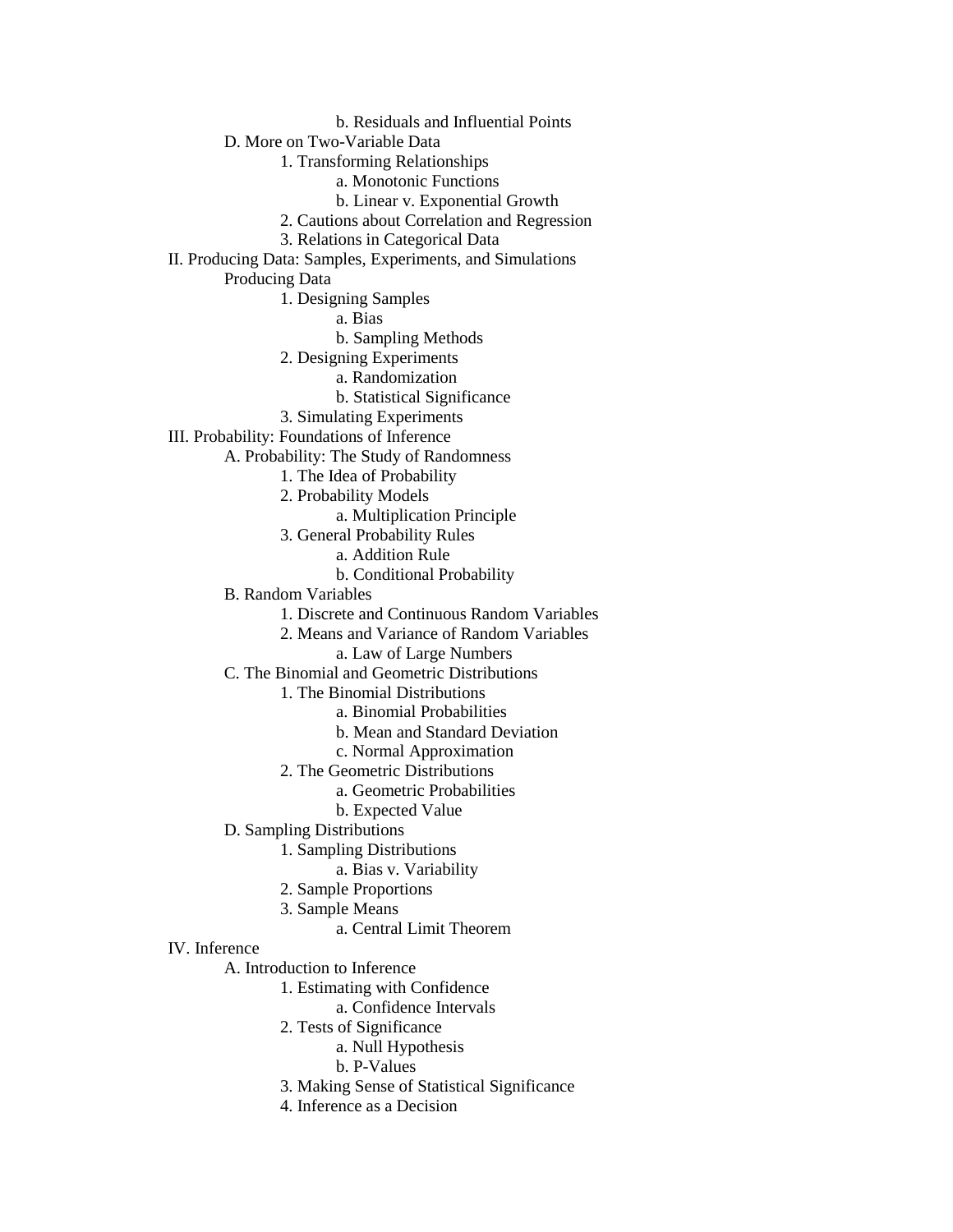a. Type I and Type II Errors

b. Power

B. Inference for Distributions

1. Inference for the Mean of a Population

- a. Standard Error and t Distributions
- 2. Comparing Two Means

C. Inference for Proportions

1. Inference for a Population Proportion

2. Comparing Two Proportions

D. Inference for Tables: Chi-Square Procedures

1. Test for Goodness of Fit

a. Chi-Square Distributions

2. Inference for Two-Way Tables

a. Chi-Square Test for Homogeneity

b. Test of Association/Independence

E. Inference for Regression

1. Inference about the Model

a. Regression Model

- b. Confidence Intervals for the Regression Slope
- 2. Predictions and Conditions

Classes were conducted every Saturday 8:00-12 and 1:00-5:00 at JRMSU which started January 2003 to March 2003 for a total of 12 Saturdays which is equivalent to 96 hours of face to face contact in the classroom. Instruction was done using the "I Do, We Do and You Do" Models of teaching. In addition, after completing the 96 hours of instruction in the classroom, the participants were sent to the NSO and Bureau of Agricultural Statistics (BAS) for practicum for five working days or 40 hours, 8 hours per day to expose them on the different applications of statistics. The practicum was done on the second week of April 2003 from Monday to Friday. Before sending the participants to the aforementioned agencies, a Memorandum of Agreement between JRMSU and NSO and between JRMSU and BAS were established. Students received the following benefits while participating the program: 1).Three unit credit in Introductory Statistics Course in JRMSU should they obtain a final grade of A in the Program; 2).Free transportation, lunch and snacks for the entire duration of the program; and 3).Certificate of Training during the graduation ceremony.

# THE BARANGAY OFFICIALS STATISTICAL LITERACY PROGRAM

Oftentimes, I went to the Office of our barangay officials in Olingan, Dipolog City, province of Zamboanga del Norte Philippines to secure Barangay Clearance, Certification for general purposes and to pay community tax. While visiting the office, my attention was caught by barangay data like: number of births, number of deaths, total population, etc. which were not appropriately collected and presented. I went to other barangays to find out if similar things were true and I found out that almost all, 90% of the barangays that I visited within Dipolog City had similar errors in collecting, presenting and analyzing data. Being a Mathematics and Statistics Educator, I was so concerned about what I had observed and surveyed. Hence, I conducted formal interviews with concern barangay officials about basic statistical issues and problems in collecting, presenting and analyzing data in their respective barangays. All of those that I had interviewed felt problems about knowledge in basic statistics knowing that 95% of these barangay officials were not degree holders. I did a review on the duties and responsibilities of these officials and conceptualized "a literacy program for them." This program was limited only to descriptive statistics as this is the aspect of statistics that were needed based on my initial survey of their duties and responsibilities. I proposed this to the University President, the Vice President for Academic Affairs as well as to the Director for Extension Services and I was given the approval to conduct the program. Program guidelines, implementation procedures, funding sources were intensively identified and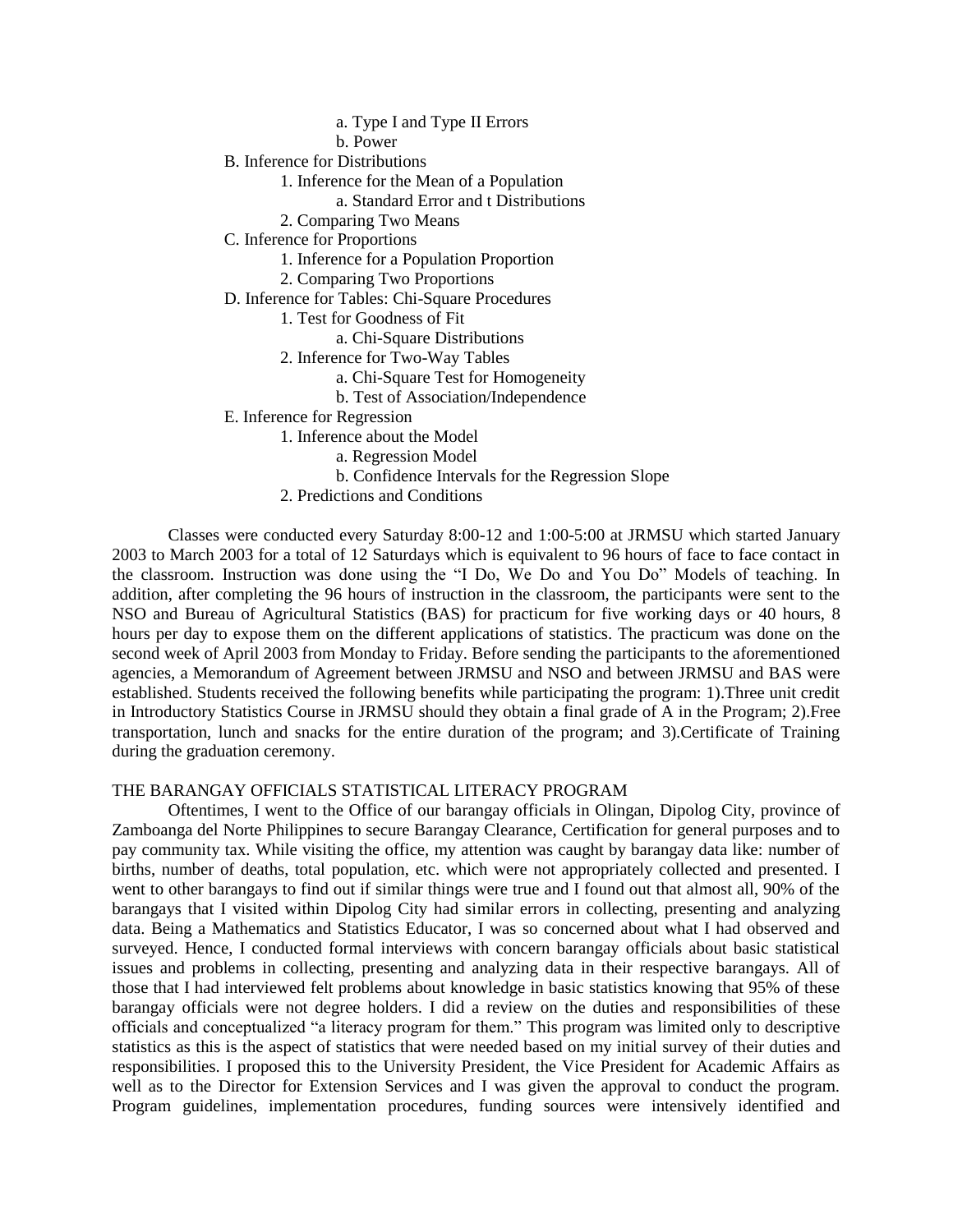established. A Memorandum of Agreement between JRMSU and the Department of Interior and Local Government (DILG) were the barangay officials belong was also established before starting the program. The participants signed a contract of agreement that they should successfully complete the program from July 2003 to December 2003.

The following were taken in the entire program:

Unit I – Exploring Data

A. Interpreting graphical displays of distributions of univariate data like:dot plots,

stem plots, histograms, cumulative frequency plots

- 1. Center and spread
- 2. Clusters and gaps
- 3. Outliers and other unusual features
- 4. Shape
- B. Summarizing distributions of univariate data
	- 1. Measuring center: median and mean
	- 2. Measuring spread: range, interquartile range, standard deviation
	- 3. Measuring position: quartiles, percentiles, standardized scores or *z*-scores
- C. Comparing distributions of univariate data like: dot plots, back-to-back stem plots, parallel box plots
	- 1. Comparing center and spread: within group, between group variation
	- 2. Comparing clusters and gaps
	- 3. Comparing outliers and other unusual features
	- 4. Comparing shapes
- D. Exploring bivariate data
	- 1. Analyzing patterns in scatter plots
	- 2. Correlation and linearity
	- 3. Least-squares regression line
	- 4. Residual plots, outliers and influential points
	- 5. Transformations to achieve linearity: logarithmic and power transformations
- E. Exploring categorical data: frequency tables
	- 1. Marginal and joint frequencies for two-way tables
	- 2. Conditional relative frequencies and association

# Unit II – Planning a Study

- A. Overview of methods of data collection
	- 1. Census
	- 2. Sample survey
	- 3. Experiment
	- 4. Observational study
- B. Planning and conducting surveys
	- 1. Characteristics of a well-designed and well-conducted survey
	- 2. Populations, samples and random selection
	- 3. Sources of bias in surveys
	- 4. Simple random sampling
	- 5. Stratified random sampling
- C. Planning and conducting experiments
	- 1. Characteristics of a well-designed and well-conducted experiment
	- 2. Treatments, control groups, experimental units, random assignments, and replication
	- 3. Sources of bias and confounding, including placebo effect and blinding
	- 4. Completely randomized design
	- 5. Randomized block design, including matched pairs design

D. Generalizability of results from observational studies, experimental studies, and surveys

Unit III – Anticipating Patterns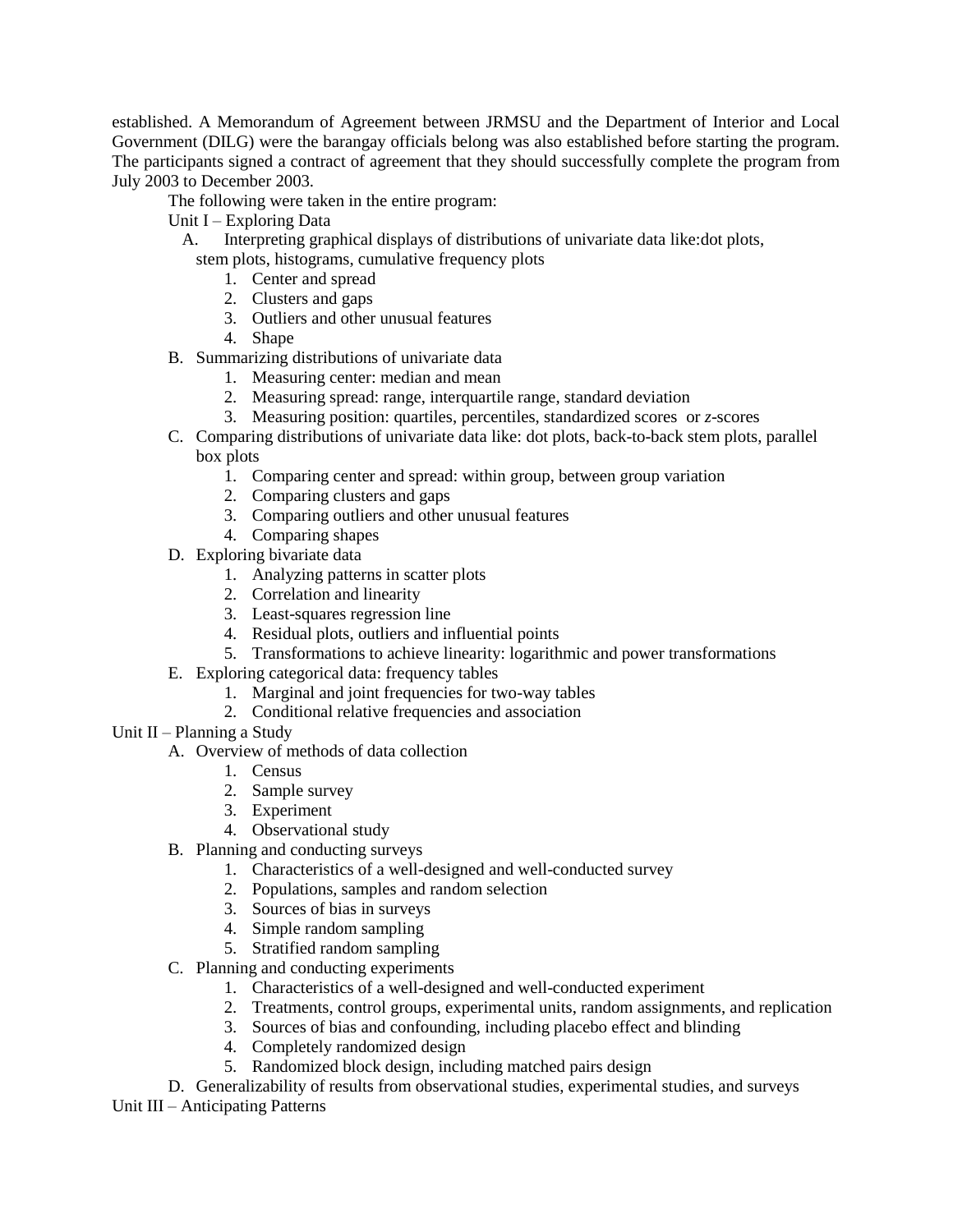- A. Probability as a relative frequency
	- 1. Law of Large Numbers
	- 2. Addition rule, multiplication rule, conditional probability, and independence
	- 3. Discrete random variables and their probability distributions, including binomial
	- 4. Simulation of probability distributions, including binomial and geometric
	- 5. Mean (expected value) and standard deviation of a random variable, and linear transformation of a random variable
- B. Combining independent random variables
	- 1. Notion of independence versus dependence
	- 2. Mean and standard deviation for sums and differences of independent random variables
- C. The normal distribution
	- 1. Properties of the normal distribution
	- 2. Using tables of the normal distribution
	- 3. The normal distribution as a model for measurements
- D. Sampling distributions
	- 1. Sampling distribution of a sample proportion
	- 2. Sampling distribution of a sample mean
	- 3. Central Limit Theorem
	- 4. Sampling distribution of a difference between two independent sample proportions
	- 5. Sampling distribution of a difference between two independent sample means
	- 6. Simulation of sampling distributions

Classes were conducted every sunday 8:00-12 at JRMSU which started July 2003 to December 2003 for a total of 24 sundays which is equivalent to 96 hours of face to face contact in the classroom. Instruction was done using the "I Do, We Do and You Do" Models of teaching. Microsoft Excel Data Analysis ToolPak, Calculators and SPSS were used in the program. However, the medium of instruction was Cebuano, the dialect of Zamboanga del Norte where 100% of the concern barangay officials were proficient. Before using the technology in Statistics, the basics in operating computers were emphasized first because 95% of these barangay officials were not computer literate. To ensure 100% attendance and to motivate these officials to participate in the program, free transportation, lunch and snacks for the entire duration of the program were provided. After successfully completing all the requirements, the barangay officials received a "Certificate of Training" during the graduation ceremony of the program.

# EVALUATION OF THE PROGRAMS

Grades were given to the participants of the two programs using the JRMSU grading system. Participants took quizzes and formal assessments like midterm and final examinations aside from doing classwork and homework activities. To further engage the participants, graded oral presentation of outputs were conducted. Pre-test and post-test were administered to both programs: the Senior High School Students Statistical Literacy Program and the Barangay Officials Statistical Literacy Program. For both programs, average scores in the post-test were much higher than the pre-test scores which indicates that something is learned from the program.

To further evaluate the effectiveness of the program, I visited the respective barangays of the particpants to conduct authentic assessment and I found significant changes on the way they presented data and the way they designed simple barangay surveys. Fortunately, each of the barangays involved in the statistical literacy program were issued computers by the DILG and luckily all barangay data were presented using Microsoft Excel Data Analysis Toolpak. Since the first implementation of the program in 2003 until the present, JRMSU continues to undergo the program to respective barangay units involved in the program.

For the Senior High School Students Literacy Program, JRMSU won again in the provincial level of PSQ 2003 with remarkably higher score than in PSQ 2002 by about 70% and JRMSU won the third